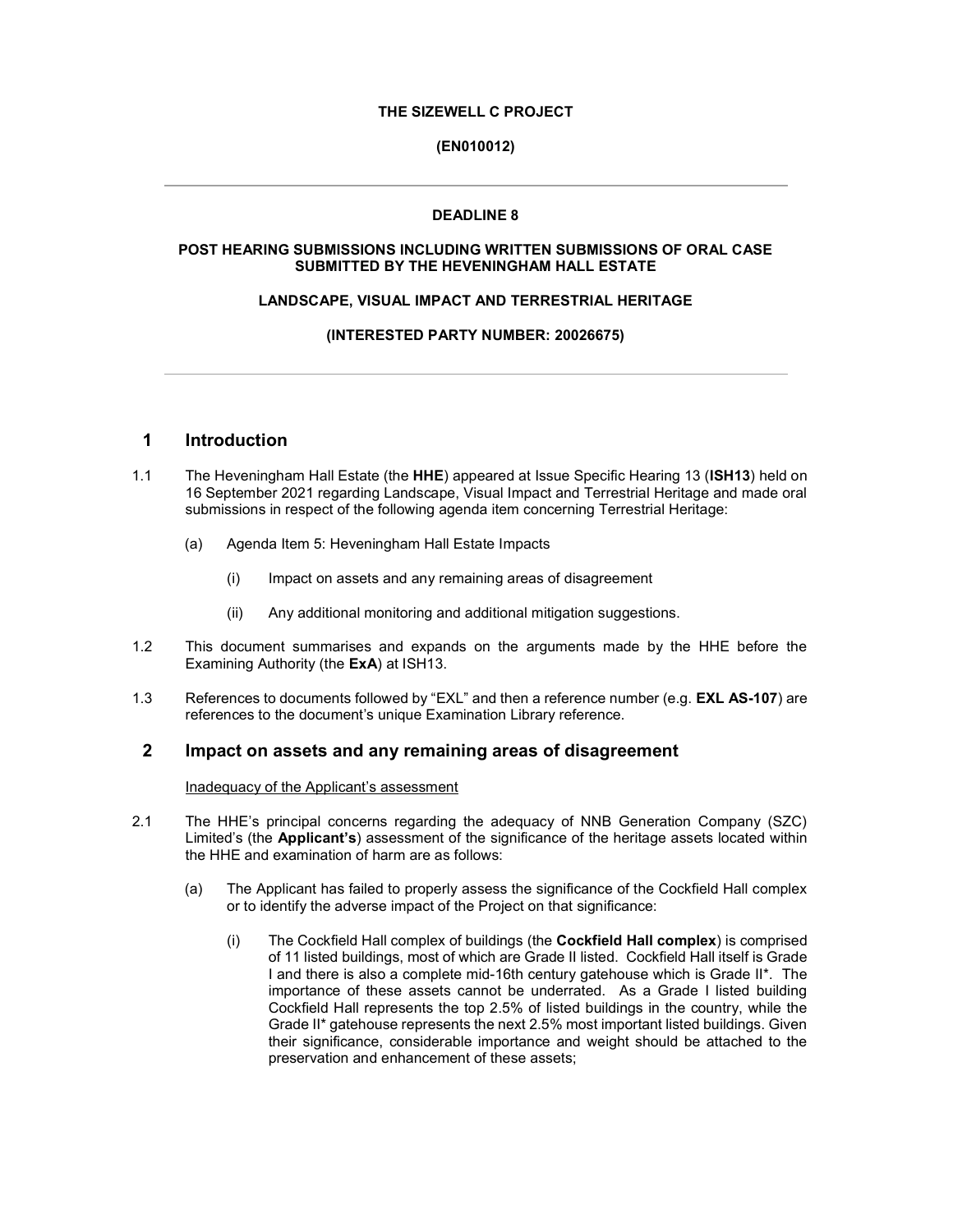- (ii) While each building comprising the Cockfield Hall complex is individually significant, they also enjoy substantial group value, with strong historical, visual and aesthetic connections, which elevates their importance even further;
- (iii) Unusually, the Cockfield Hall complex remains in single ownership, which adds to the uniqueness of the site;
- (iv) The Applicant's approach is to accept that there will be harm to the significance of Cockfield Hall Park (itself a designated heritage asset) but to reject any suggestion of harm to the significance of Cockfield Hall. This is, with respect, obviously erroneous. Cockfield Hal Park is a key aspect of the setting of Cockfield Hall contributing materially to its significance. Even the Applicant accepts that the Project will harm how the significance of Cockfield Hall Park is experienced. That experience forms part of the setting of Cockfield Hall and thus, in accepting harm to the significance of Cockfield Hall Park, it necessarily follows that there will be harm to the significance of Cockfield Hall. Given the inextricable relationship between the two, to suggest that it is possible to harm the significance of the Park but not the Hall defies common sense and is obviously illogical.
- (b) In making the above errors, the Applicant has failed to apply Historic England's guidance properly:
	- (i) In assessing the impact of the Project on the setting and significance of the Cockfield Hall complex, the Applicant has failed to interpret and apply correctly Historic England's guidance entitled "The Setting of Heritage Assets: Historic Environment Good Practice Advice in Planning Note 3" (GPA3) (included as APPENDIX 1), which expands on the definition of setting included in the National Planning Policy Framework.<sup>1</sup> While the Applicant acknowledges that Cockfield Hall Park (now part of the Yoxford Conservation Area, itself a designated heritage asset) may be affected by the Project, it is not possible – as the Applicant has sought – to draw a distinction between harm to the Park and harm to the Cockfield Hall complex. There are strong historical associations between both elements. In particular, the following guidance included in GPA3 on the assessment of setting is relevant:
		- (A) "Setting is the surroundings in which an asset is experienced, and may therefore be more extensive than its curtilage;"<sup>2</sup>
		- (B) "The extent and importance of setting is often expressed by reference to visual considerations. Although views of or from an asset will play an important part, the way in which we experience an asset in its setting is also influenced by other environmental factors such as noise, dust and vibration…<sup>3</sup> "
		- (C) when assessing the degree to which setting makes a contribution to the significance of a heritage asset there are a number of experiential factors to consider and GPA3 includes a "checklist",<sup>4</sup> as detailed below. The assessment is not limited to visual impacts in isolation.

<sup>1</sup>See Annex 2 (Glossary), which defines "setting of a heritage asset" as follows "the surroundings in which a heritage asset is experienced. Its extent is not fixed and may change as the asset and its surroundings evolve. Elements of a setting may make a positive or negative contribution to the significance of an asset, may affect the ability to appreciate that significance or may be neutral".

<sup>&</sup>lt;sup>2</sup> Page 2 GPA3.

<sup>3</sup> Page 2 GPA3.

<sup>4</sup> Page 11 GPA3.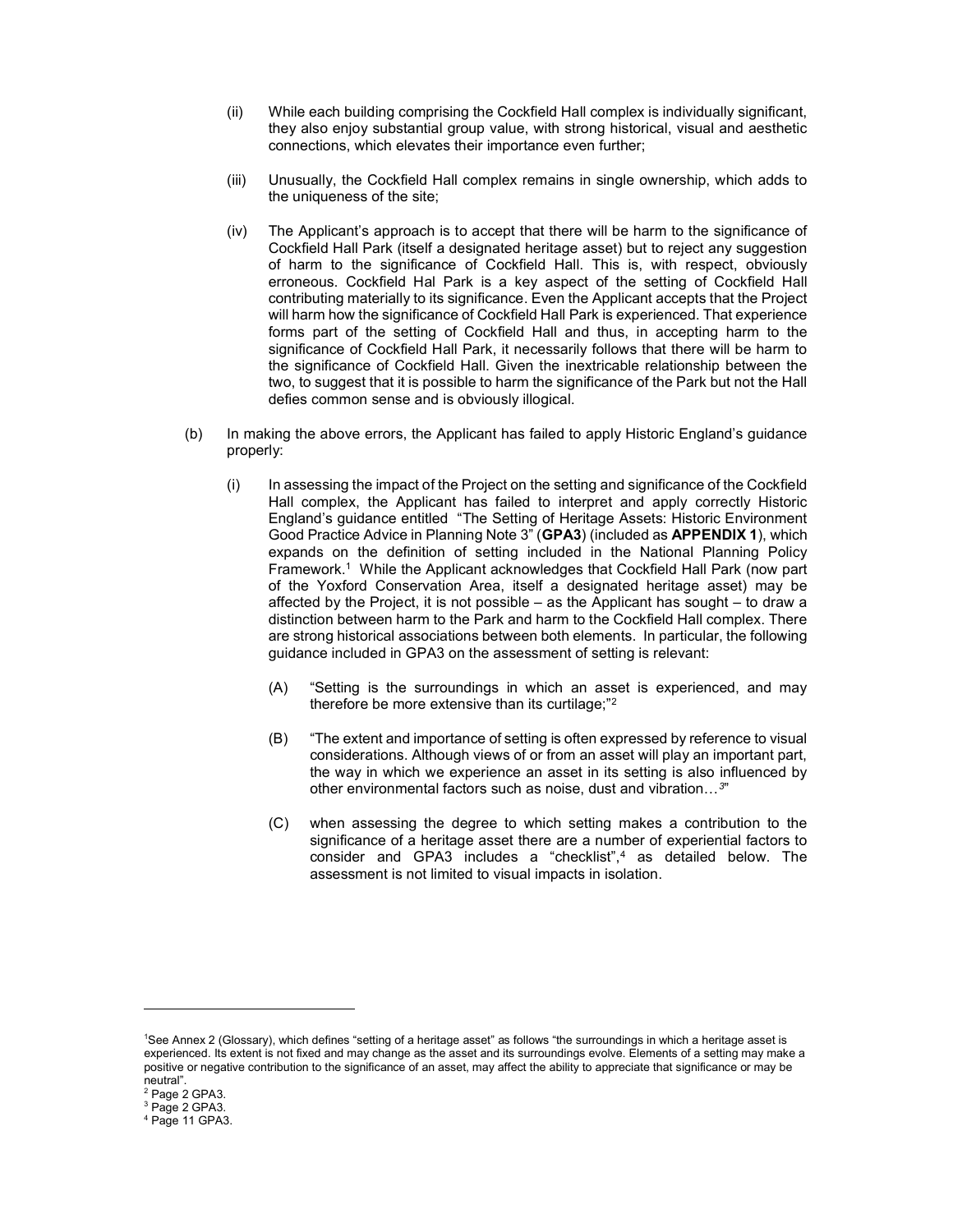## "Assessment Step 2 Checklist

The starting point for this stage of the assessment is to consider the significance of the heritage asset itself and then establish the contribution made by its setting. The following is a (non-exhaustive) check-list of potential attributes of a setting that may help to elucidate its contribution to significance. It may be the case that only a limited selection of the attributes listed is likely to be particularly important in terms of any single asset.

| The asset's physical surroundings                                                                                                                                                                                                                                                                                                                                                                                                                                                                                      | <b>Experience of the asset</b>                                                                                                                                                                                                                                                                                                                                                                                                                                                                                                                                                                                                                                                                                                                                                                                                 |
|------------------------------------------------------------------------------------------------------------------------------------------------------------------------------------------------------------------------------------------------------------------------------------------------------------------------------------------------------------------------------------------------------------------------------------------------------------------------------------------------------------------------|--------------------------------------------------------------------------------------------------------------------------------------------------------------------------------------------------------------------------------------------------------------------------------------------------------------------------------------------------------------------------------------------------------------------------------------------------------------------------------------------------------------------------------------------------------------------------------------------------------------------------------------------------------------------------------------------------------------------------------------------------------------------------------------------------------------------------------|
| Topography<br>Aspect<br>Other heritage assets (including<br>buildings, structures, landscapes,<br>areas or archaeological remains)<br>Definition, scale and 'grain' of<br>surrounding<br>streetscape.<br>landscape and spaces<br>Formal design eg hierarchy, layout<br>Orientation and aspect<br>Historic materials and surfaces<br>Green space, trees and vegetation<br>enclosure<br>Openness.<br>and<br>boundaries<br>Functional relationships<br>and<br>communications<br>History and degree of change over<br>time | Surrounding<br>landscape<br>or<br>townscape character<br>Views from, towards, through,<br>$\bullet$<br>across and including the asset<br>Intentional intervisibility with other<br>٠<br>historic and natural features<br>Visual dominance, prominence or<br>٠<br>role as focal point<br>vibration<br>Noise.<br>other<br>and<br>٠<br>nuisances<br>Tranquillity, remoteness, 'wildness'<br>Busyness, bustle, movement and<br>٠<br>activity<br>Scents and smells<br>Diurnal changes<br>Sense of enclosure, seclusion,<br>intimacy or privacy<br>Land use<br>٠<br>Accessibility, permeability<br>and<br>patterns of movement<br>of <i>interpretation</i><br>Degree<br>or<br>promotion to the public<br>Rarity of comparable survivals of<br>setting<br>Cultural associations<br>Celebrated artistic representations<br>Traditions" |

- (ii) Applying the above guidance, it is clear that the setting of Cockfield Hall and the complex of buildings is characterised by long distance views and a tranquil, rural environment with limited artificial light. One is therefore able to appreciate the buildings (with all of their interconnectivity) as they first appeared 200 to 300 years ago. The development associated with the Project, and in particular the Yoxford Roundabout, will harm an aspect of the setting contributing to the significance of Cockfield Hall and the related complex of designated heritage assets and therefore its significance by reason of a mix of moving traffic in connection with the roundabout and the Northern Park and Ride site, as well as stationary vehicles leading up to the roundabout, increased light spill via the introduction of lighting columns and progressive urbanisation.
- (iii) In response to the HHE's submissions, the Applicant relied on the fact its approach has been accepted by East Suffolk Council and Heritage England and that it had considered the effect of traffic movements, with Mr John Mabbitt on behalf of the Applicant concluding: "So those effects have been considered. They've not been assessed in great detail, but they were considered appropriately". Mr Hereward Philpott QC, on behalf of the Applicant, also highlighted that Historic England's primary remit is to advise on the impact of the proposed development on Grade I and Grade II\* listed buildings and "had Historic England thought that there were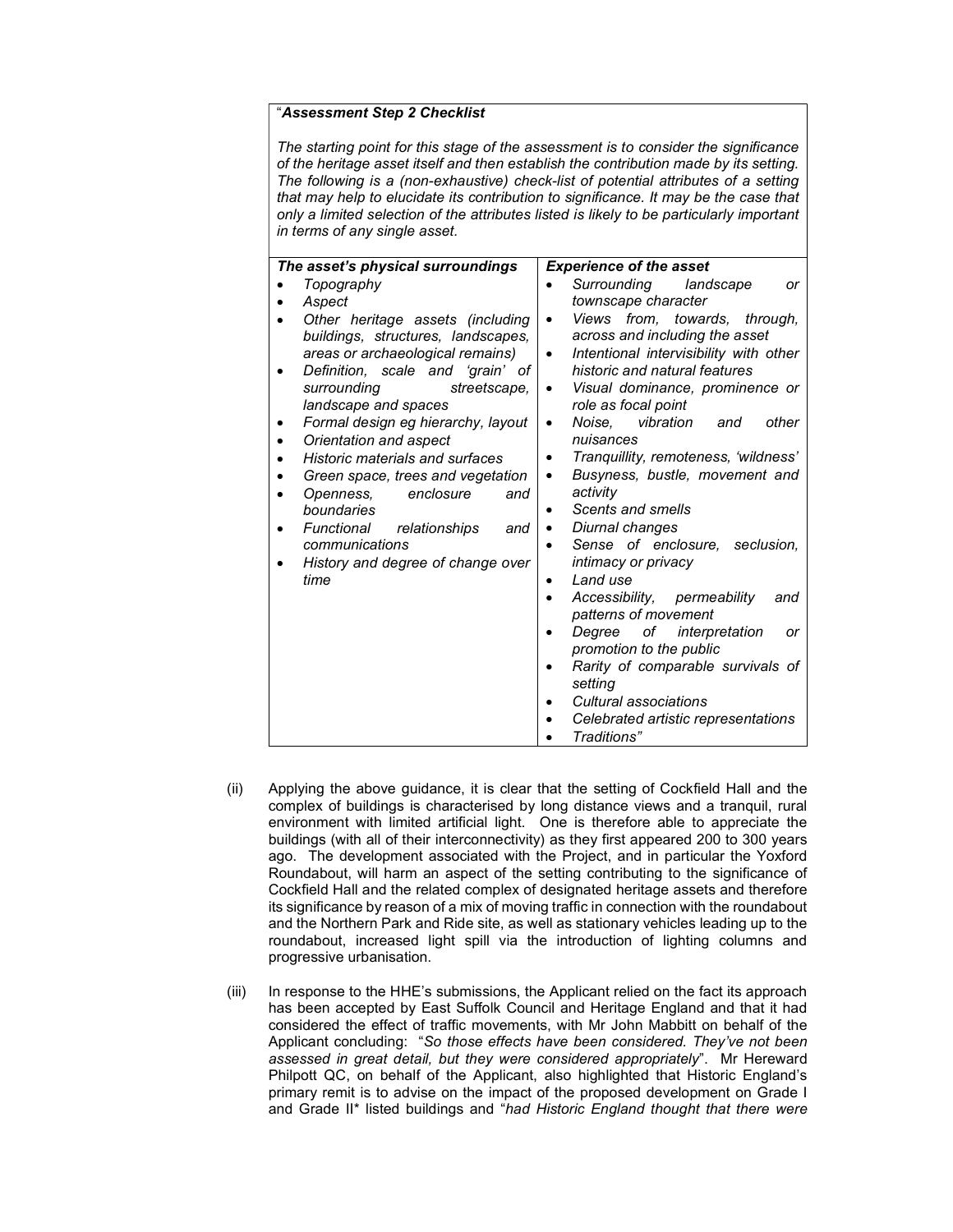significant concerns about the impact on the Grade I and Grade II\* assets", as submitted by the HHE, "one would have expected them to make that clear. Similarly, if they thought that there was a need for specific mitigation, one would have expected them to make that clear too. They have not. They don't maintain any objection in relation to the impacts or indeed as  $I$  understand it to the mitigation offered... [underlining added]. This approach is flawed. As explained below, Historic England itself recognises that, even with mitigation, there will be harm to the significance of Cockfield Hall, taking the position that harm to Cockfield Hall would be "at the lower end of less than substantial". This it says would not amount to a significant effect. Whilst the HHE's primary position is that the effects are significant, even if that is not accepted, any impact on a designated heritage asset, even if negligible or insignificant in EIA terms, attracts the duty to attribute to that impact considerable importance and weight (see R (James Hall and Company)  $v$  City of Bradford DC [2019] EWHC 2899 (Admin) at para 34). As held by the Court of Appeal in Barnwell Manor Wind Energy Limited v East Northamptonshire District Council, English Heritage, National Trust, The Secretary of State for Communities and Local Government [2014] EWCA Civ 137 "less than substantial harm to the setting of the listed building" is not the same as "a less than substantial objection to the grant of planning permission" (see paragraphs 28-29 per Sullivan LJ).

### Historic England

2.2 Historic England in its Written Representation **[EXL REP2-138]** submits that with screening the Yoxford Roundabout would not have a significant effect on Cockfield Hall, the gatehouse and the Yoxford Conservation Area (among other things) and that the harm would be at the lower end of "less than substantial",<sup>5</sup> but still harm. The impact on the significance of the Cockfield Hall complex is not dependent solely upon the level of intervisibility. Historic England's guidance GPA3, set out above, clearly refers to the experiential nature of a heritage asset's significance, which goes far beyond just visibility. The HHE's position is that given the Applicant itself recognises harm to Cockfield Hall Park and the Park contributes to the significance of the Hall, it is impossible to say that there will be no harm to the Hall's significance.

### **Conclusion**

2.3 As Holgate J made clear in R (on the application of Save Stonehenge World Heritage Site Limited) v Secretary of State [2021] EWHC 2161 (Admin)<sup>6</sup> in order to comply with the duties under Regulation 3 of the Infrastructure Planning (Decisions) Regulations 2010 (as amended) (the 2010 Regulations), it is necessary to determine: "what is the significance of each designated heritage asset affected by the proposed development?" and "what is the impact of the proposal on that significance?" When answering these questions, it is clear that there is an impact on the significance of Cockfield Hall and there is an impact on the parkland, which in turn contributes to the Hall's significance through its setting. The Applicant's attempt to disaggregate the two, and to correlate no significant harm with no harm at all is wholly unsatisfactory and wrong in law.

<sup>&</sup>lt;sup>5</sup> See paragraph 2.150,which reads: "Although it will result in changes to the overall village and road layout, the development is largely outside of the conservation area, and many of its important attributes are only marginally affected. The quantum of development would not be a significant increase to the existing A12, and therefore would not be significantly different in this context. With additional screening as proposed we consider the development would not have a significant effect, and any harm to the assets described above would be at the lower end of less than substantial."

 $6$  Per Holgate J at paragraph 170: "But ...by whatever means he employs, the decision-maker must ensure that he has taken into account (a) the significance of each designated heritage asset affected by the proposed development and (b) the impact of the proposal on that significance"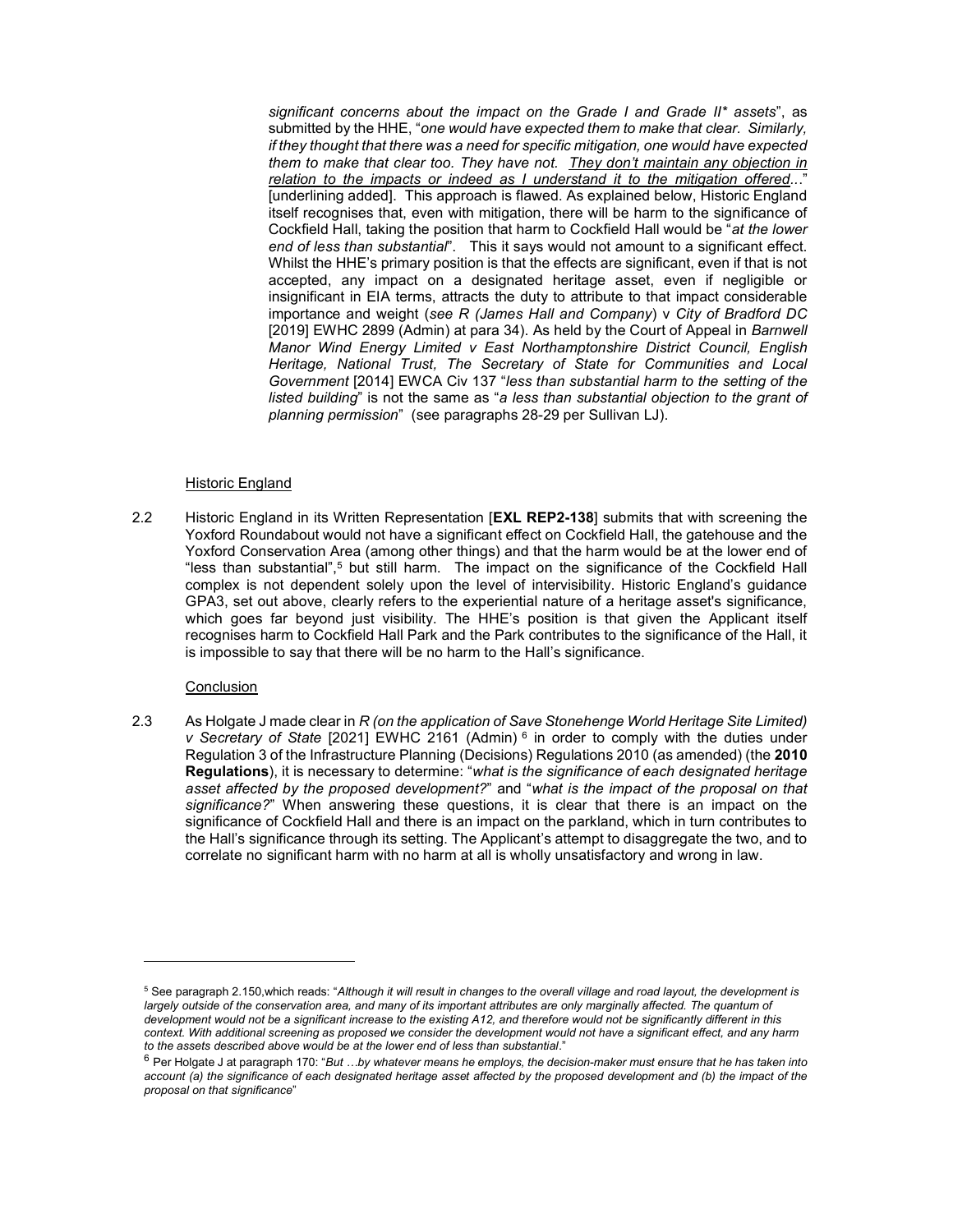# 3 Mitigation and monitoring

- 3.1 The HHE has raised two issues with the Applicant's approach to mitigation and monitoring:
	- (a) the absence of a specific contribution towards heritage mitigation; and
	- (b) the specifics of associated development located close to the HHE, namely the Yoxford Roundabout and the Northern Park and Ride.
- 3.2 By way of an overarching point, the Applicant's approach to mitigating heritage harm appears to be that unless there is a significant harm to a designated heritage asset, no mitigation is required. This makes the same error identified above. It ignores the fact that harm that is 'insignificant' or negligible' in EIA terms nevertheless engages the duty under Regulation 3 of the 2010 Regulations.

### Absence of a specific contribution towards heritage mitigation

- 3.3 The HHE disagrees with the Applicant that there is no need for a specific contribution towards heritage mitigation and that applications for awards may instead be made to the Sizewell C Community Fund. While the Applicant advises that there is nothing to prevent such an award, in Document 9.28 – Comments on Written Representations [**EXL REP3-042**] the Applicant is clear that the Community Fund "is not intended as mitigation for settings effects".<sup>7</sup>
- 3.4 There is a clear distinction between promoting the economic and social wellbeing of communities, and mitigating against residual adverse effects on heritage assets. If mitigation is solely to be achieved through the Community Fund, rather than through a separate heritage mitigation contribution, then there is a risk that what the ExA termed "residual" effects on heritage assets (i.e. effects falling below the EIA threshold of significant) may be overlooked. Such effects may, for example, require the installation of secondary glazing to reduce the impact of noise within a listed building or involve cleaning the exterior of a building to address the effects of construction works on its appearance. In its comments on the draft deed of obligation [EXL REP2-284] the HHE proposed a mechanism to address these issues and negate the risk that the cost of such measures must be borne by the owners and the custodians of affected listed buildings and other heritage assets. This will enable these 'residual' effects to be mitigated. The HHE therefore maintains its position that a specific contribution to heritage mitigation is necessary, whether ring fenced within the Community Fund or otherwise.

Mitigating against the impacts of associated development close to the HHE

- 3.5 The HHE has outlined a number of measures to mitigate against the effects of the Yoxford Roundabout and Northern Park and Ride on the Cockfield Hall complex in its comments on the draft Order [see EXL REP2-285]. These proposals include:
	- (a) a requirement that the detailed design of the Northern Park and Ride is submitted to East Suffolk Council for approval;
	- (b) extending the monitoring period for the replacement of landscape planting under Requirement 23 (Associated developments: Landscape planting) of the Order from five years to 10 years. The need for an extended monitoring period stems from the fact the construction phase is estimated to last 12 years. If the obligation to replace trees or shrub is only limited to five years, then there is a risk that for up to seven years no form of mitigation – which is necessary – will be in place;
	- (c) revising Requirement 24 (Associated development sites: Removal and reinstatement) in order to mandate the approval of a reinstatement scheme to ensure (among other things) that the planting and works are in keeping with the historic landscape and setting of this area. The HHE notes that the draft Order at Requirement 24(2) now stipulates that a

<sup>7</sup> Paragraph 8.2.3 of EXL REP3-042.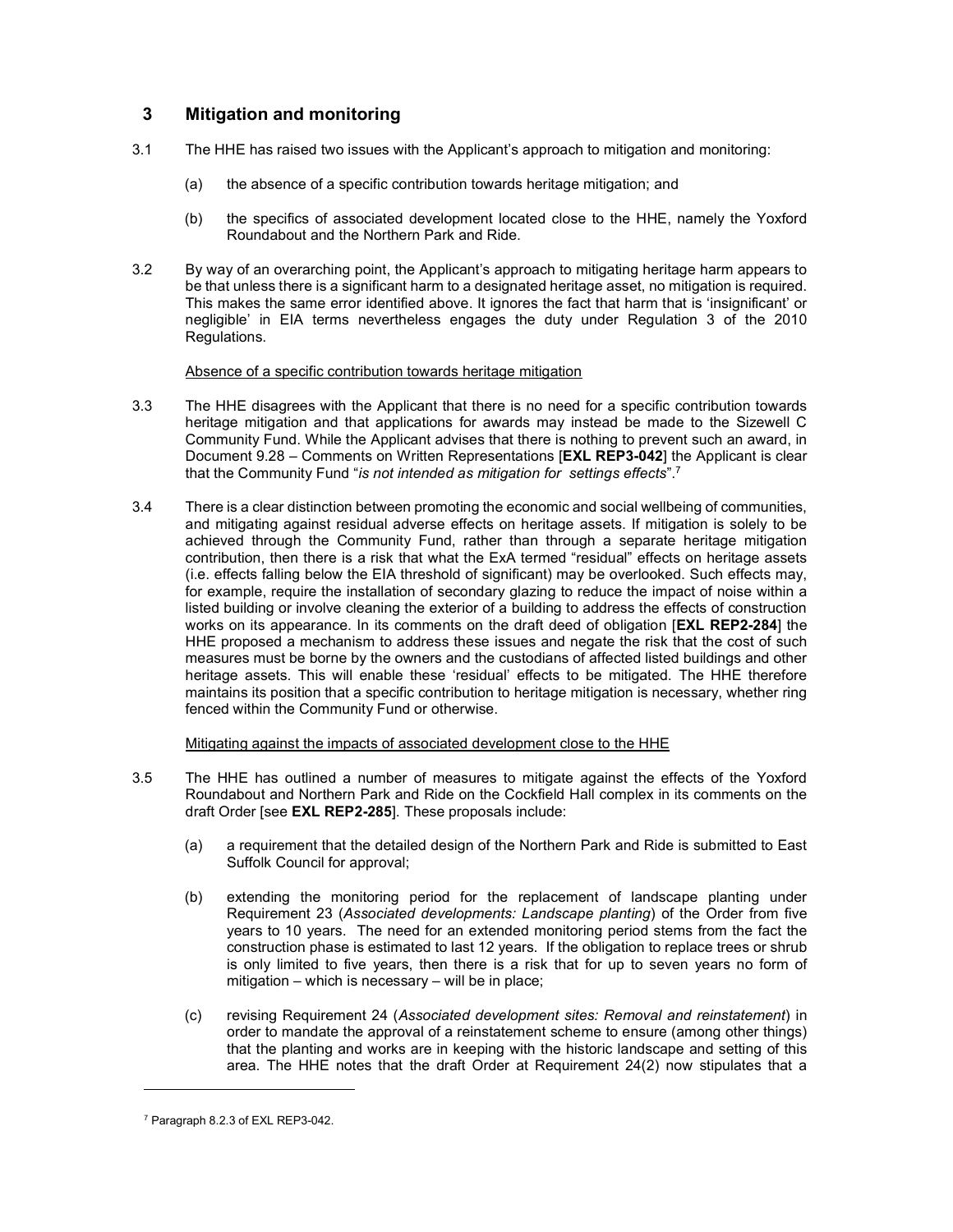scheme "for the land restoration works" must be submitted to and approved by East Suffolk Council;

- (d) the imposition of a new requirement necessitating the approval of soft landscaping details, particularly in relation to the Yoxford Roundabout where that landscaping falls within the Conservation Area. Given the Yoxford Roundabout represents permanent development, it is particularly important that any associated changes to the Conservation Area are considered careful and approved in detail. While the Applicant may submit that not all parts of the Conservation Area contribute to its significance equally, the fact remains the boundary was specifically extended in 2020 to include three parks, including the park surrounding Cockfield Hall, in recognition of the contribution these parks make to the significance of the Conservation Area.<sup>8</sup> Any landscaping therefore needs to be designed and executed thoughtfully;
- (e) a requirement for approval of an operational management plan for the Northern Park and Ride given (among other things) its close proximity to Cockfield Hall complex. Effects such as lighting need to be appropriately managed and maintained to avoid and mitigate any unnecessary adverse effects;
- (f) reducing the size of the Yoxford Roundabout generally and certainly during the operational phase of the Project. This point has been raised on several occasions by the HHE within the context of traffic and transport. The roundabout represents a significant piece of infrastructure within a conservation area and the setting of a Grade I listed building. It is therefore very important its size is limited and design carefully considered;
- (g) strengthening the requirement for compliance with approved management plans and strategies. The inclusion of in "general accordance" with wording in the Order provides the Applicant with too much flexibility. Given the risk of harm to the setting of a Grade I designated heritage asset, the complex of other important highly graded designated assets and the Yoxford Conservation Area, precision in terms of how the Yoxford Roundabout and the Northern Park and Ride are designed and mitigated against is essential to ensure that all impacts on these heritage assets are assessed during the examination process. This is particularly the case if one applies the approach in Save Stonehenge. The HHE therefore welcomes the most recent amendments to the definition of "general accordance" included at paragraph 1(4) of Schedule 2 to the draft Order.<sup>9</sup>
- 3.6 It should be noted that:

- (a) in its Deadline 2 response East Suffolk Council indicated that the impact of the localised terrestrial heritage effects of the YROHI should be addressed through the designed mitigation of the Yoxford Roundabout. It referred to minimising signage, planting and boundary alignments, avoiding an overtly urban engineered junction in terms of material choices including planting, road lining, highway boundary fencing and lighting stating that these should acknowledge that the majority of the new highways feature will be within the Yoxford Conservation Area which should be preserved or enhanced.
- (b) Historic England's position that any harm will be at the lower end of less than substantial is expressly predicated upon the presence of mitigation forming part of the roundabout's design.<sup>10</sup>

<sup>&</sup>lt;sup>8</sup> See the Yoxford Conservation Area Appraisal (February 2020) included as APPENDIX 2.

 $^9$  Paragraph 1(4) now reads: "Where any requirement provides that the authorised development or any part of it is to be carried out in 'general accordance' with details, or a scheme, plan or other document that is listed in Schedule 22 and certified under Article 80 of this Order, this means that the undertaker will carry out such work(s) in a way that is substantively consistent with the information set out in those details, schemes, plans or other document and in a manner that does not give materially new or materially different environmental effects to those assessed in the environmental information.

<sup>&</sup>lt;sup>10</sup> EXL REP2-138 para. 2.150 which says "With additional screening as proposed we consider the development would not have a significant effect, and any harm to the assets described above would be at the lower end of less than substantial" (emphasis added)